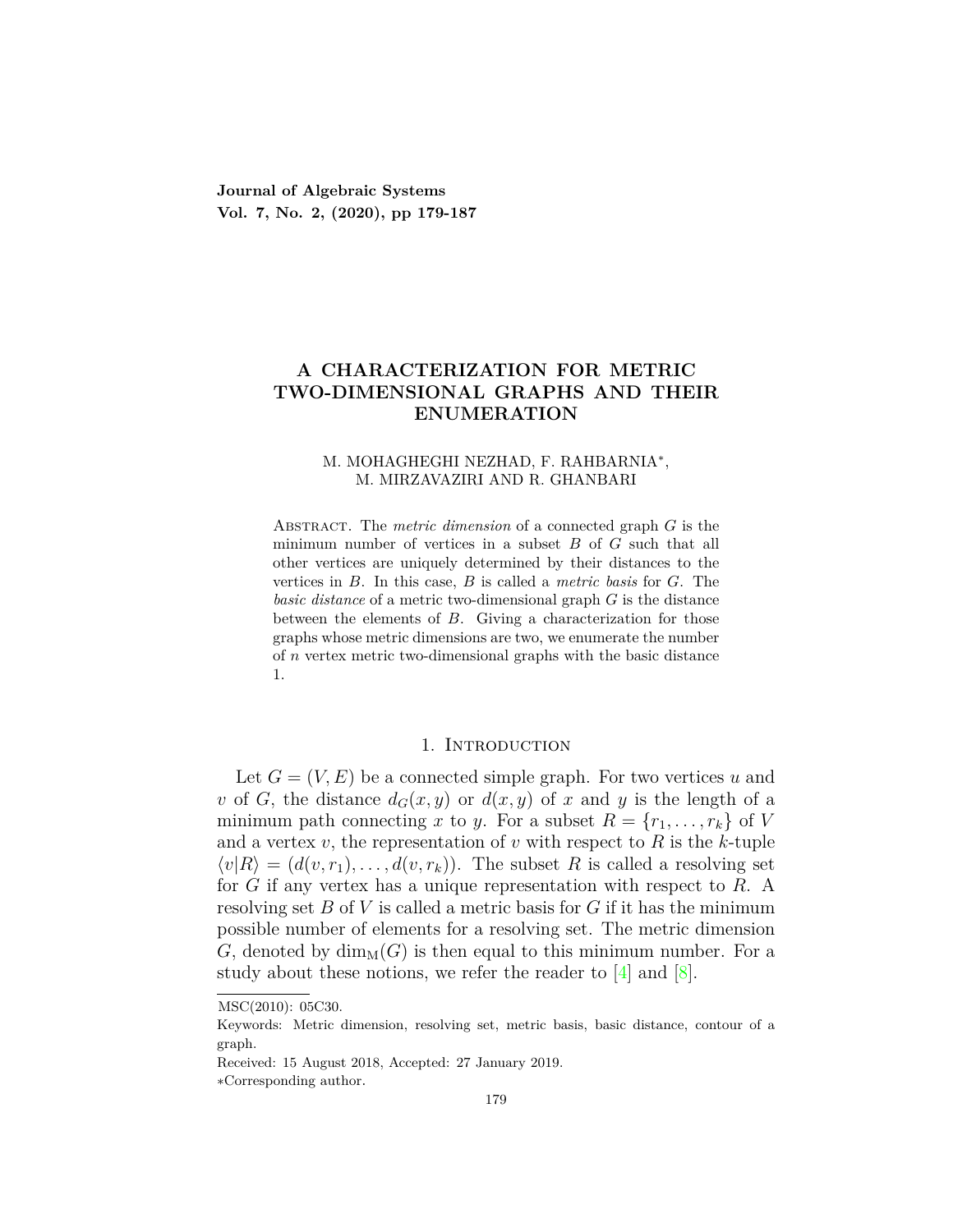### 180 MOHAGHEGHI NEZHAD, RAHBARNIA, MIRZAVAZIRI, GHANBARI

As a simple known fact,  $\dim_M(G) = 1$  if and only if G is a path. The metric dimension of an *n* vertex graph *G* is  $n-1$  if and only if *G* isthe complete graph  $K_n$ ; see [[3\]](#page-8-2).

The concept of a resolving set has various applications in different areas including network discovery and verification [[1](#page-8-3)], problems of pattern recognition and image processing  $[6]$ , robot navigation  $[5]$  $[5]$ , mastermind game  $[2]$  $[2]$ , and combinatorial search and optimization  $[7]$ .

# 2. A CHARACTERIZATION FOR  $\dim_M(G) = 2$

In this section, we aim to characterize all two metric dimensional graphs, but prior to this we need to extend the notion of a path.

**Definition 2.1.** Let x and d be two positive integers with  $x \geq d$  and let *y* be a nonnegative integer. An *extended path P*(*x, y, d*) *of the length x, width y, and height*  $2d + 1$  is a simple graph with the following properties:

i.  $V(\mathcal{P}) = \bigcup_{i=0}^{x} P_i$ , where  $P_i = \{v_{i,|i-d|}, v_{i,|i-d|+1}, \dots, v_{i,i+d}\}$  for  $0 \leq$  $i \leq y$  and  $P_i = \{v_{i, |i-d|}, v_{i, |i-d|+1}, \ldots, v_{i, i+d-1}\}$  for  $y+1 \leq i \leq x$ ; ii. neighbors of  $v_{i,j}$  are  $v_{k,\ell}$  with  $|i - k| \leq 1$  and  $|j - \ell| \leq 1$ .

**Example 2.2.** As an example, the generalized path  $P(7, 4, 1)$  has vertices of the form

$$
\begin{array}{@{}lllllllll@{}} & & & & & & 77 \\ \hline & 66 & 76 & & & & \\ & 45 & 55 & 65 & & & \\ & 34 & 44 & 54 & & & \\ & 23 & 33 & 43 & & & \\ & 12 & 22 & 32 & & & \\ 01 & 11 & 21 & & & & \\ & 10 & & & & & & \end{array}
$$

and there is an edge between any two vertices, which are horizontally, vertically, or diagonally adjacent. Whence any horizontal, vertical, or diagonal line is a path. Here,  $P_i$ 's are vertical lines numbered from left to right by  $P_0, P_1, \ldots, P_7$ . The length of the first diagonal path from top is  $y = 4$ , the left coordinate of any vertex in the last path is  $x = 7$ , and the left coordinate of the only vertex in the first horizontal path from down is  $d = 1$ .

As another example, the generalized path  $P(6, 3, 4)$  has vertices of the form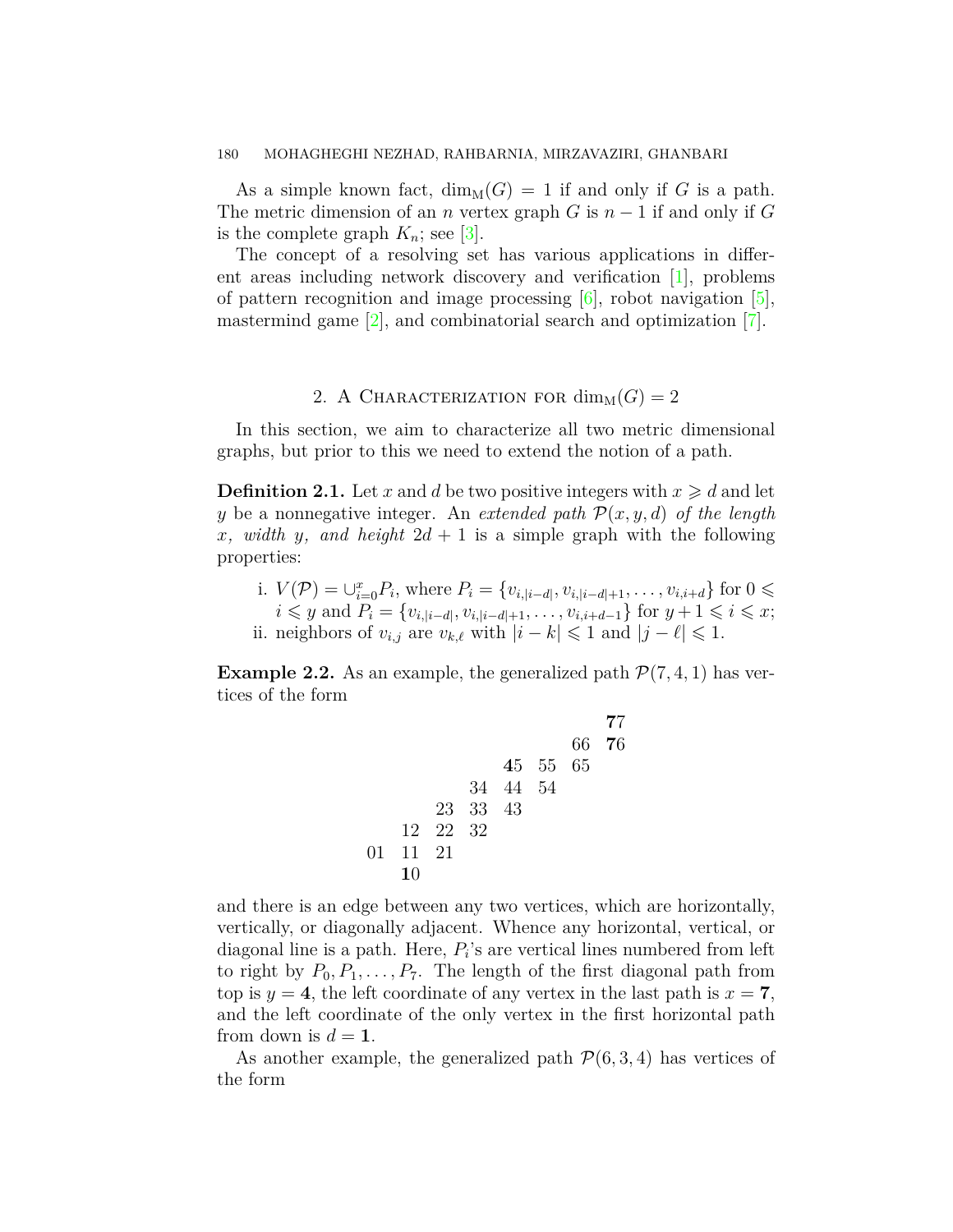|    |    |    |                |          |      | 69 |
|----|----|----|----------------|----------|------|----|
|    |    |    |                |          | 58   | 68 |
|    |    |    |                | 37 47 57 |      | 67 |
|    |    | 26 |                | 36 46 56 |      | 66 |
|    |    |    | 15 25 35 45 55 |          |      | 65 |
| 04 | 14 | 24 | 34 44          |          | - 54 | 64 |
|    | 13 | 23 |                | 33 43 53 |      | 63 |
|    |    | 22 | 32             | 42 52    |      | 62 |
|    |    |    | 31             | 41       | - 51 |    |
|    |    |    |                |          |      |    |

and there is an edge between any two vertices which are horizontally, vertically, or diagonally adjacent.

**Definition 2.3.** Let *G* be a metric two-dimensional graph with the metric basis  $B = \{a, b\}$ . Then  $d(a, b)$  is called the *basic distance* of G with respect to *B* and is denoted by  $BD_B(G)$ .

**Proposition 2.4.** Let x and d be two positive integers with  $x \geq d$ *and let y be a nonnegative integer.* If  $(x, y, d) \neq (1, 0, 1)$ *, then the generalized path*  $P(x, y, d)$  *is a metric two-dimensional graph with the metric basis*  $B = \{v_{0,d}, v_{d,0}\}$  *and the basic distance d with respect to*  $B$ *. Moreover,*  $\langle v_{i,j} | B \rangle = (i, j)$  *for each*  $v_{i,j} \in \mathcal{P}$ *.* 

*Proof.* At first we note that if  $(x, y, d) \neq (1, 0, 1)$ , then  $\mathcal{P}(x, y, d)$  is not a path. We can therefore deduce that  $\dim_M(\mathcal{P}(x, y, d)) \geq 2$ . We show that  $B = \{a := v_{0,d}, b := v_{d,0}\}$  is a metric basis for  $\mathcal{P}(x, y, d)$ . In fact, we use induction on  $i + j$  to show that  $\langle v_{i,j} | B \rangle = (i, j)$  for each  $v_{i,j} \in \mathcal{P}$ .

The minimum possible value for  $i + j$  is *d*. There are  $d + 1$  vertices

$$
v_{i,j} = v_{0,d}, v_{1,d-1}, \ldots, v_{d-1,1}, v_{d,0}
$$

with  $i + j = d$ . Consider the shortest path

$$
a = v_{0,d}, v_{1,d-1}, \ldots, v_{d-1,1}, v_{d,0} = b
$$

to see that  $\langle v_{i,j} | B \rangle = (i,j)$  for these vertices. In particular note that  $d(a, b) = d$ . Thus  $BD_B(\mathcal{P}(x, y, d)) = d$ .

Now let  $\langle v_{i,j} | B \rangle = (i, j)$  for each vertex  $v_{i,j}$  with  $i + j \langle N$ . Let  $v_{k,\ell}$  be a vertex with  $k+\ell=N$ . Any path from  $v_{i,j}$  to *a* should pass from one of the vertices  $v_{i-1,j-1}, v_{i-1,j}, v_{i-1,j+1}$ . The distance between each of these vertices to  $a$  is  $i - 1$ , by the induction hypothesis. Thus  $d(v_{i,j}, a) = i$ . A similar argument shows that  $d(v_{i,j}, b) = j$ . □

<span id="page-2-0"></span>**Lemma 2.5.** Let *x* and *d* be two positive integers with  $x \geq d$  and let *y be a nonnegative integer. Then*  $\mathcal{P}(x, y, d) = \mathcal{P}(x, y, 1) \cup \mathcal{P}(x, x, d - 1)$ *and*  $\mathcal{P}(x, y, 1)$  ∩  $\mathcal{P}(x, x, d-1)$  *is a path.*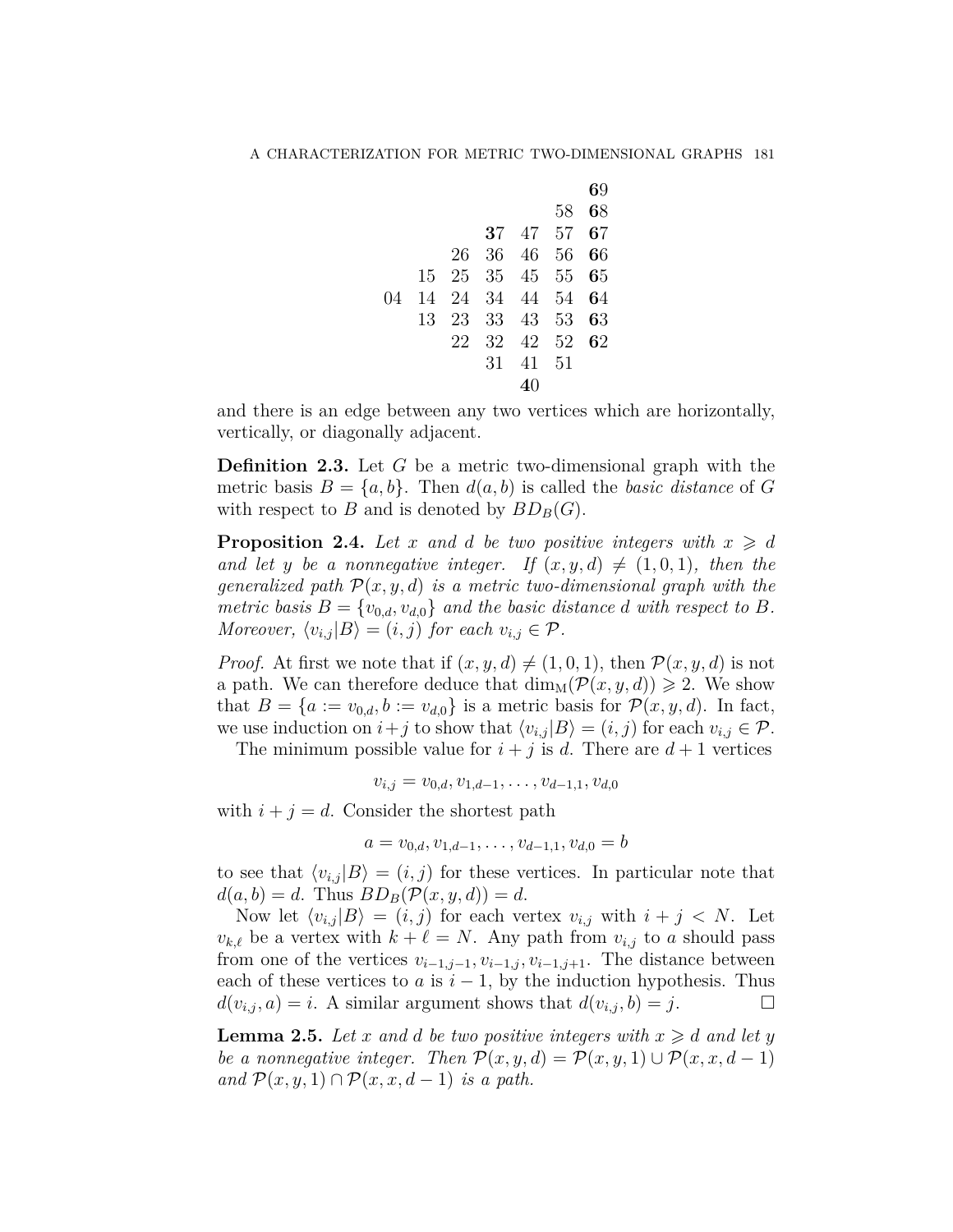*Proof.* Let  $V(\mathcal{P}) = \bigcup_{i=0}^{x} P_i$ , where  $P_i = \{v_{i, |i-d|}, v_{i, |i-d|+1}, \ldots, v_{i, i+d}\}\$  for  $0 \leq i \leq y$  and  $P_i = \{v_{i, |i-d|}, v_{i, |i-d|+1}, \ldots, v_{i, i+d-1}\}$  for  $y + 1 \leq i \leq x$ . Put

$$
P'_{i} = \{v'_{i,j-(d-1)} : v_{i,j} \in P_{i} \text{ and } j \geq i+d-2\},
$$
  

$$
P''_{i} = \{v''_{i-1,j} : v_{i,j} \in P_{i} \text{ and } j \leq i+d-2\}.
$$

Now if  $\mathcal{P}'$  is the subgraph of  $\mathcal{P}$  induced by  $\bigcup_{i=0}^x P'_i$  and  $\mathcal{P}''$  is the subgraph of  $P$  induced by  $\cup_{i=1}^{x} P_i''$ , then  $P' = P(x, y, 1), P'' = P(x, x, d -$ 1),  $\mathcal{P}(x, y, d) = \mathcal{P}' \cup \mathcal{P}''$  and  $\mathcal{P}' \cap \mathcal{P}''$  is the path  $\{v_{1,d-1}, v_{2,d}, \ldots, v_{x,x+d-2}\}.$ □

<span id="page-3-0"></span>**Theorem 2.6.** *A simple graph G is a metric two-dimensional graph with the basic distance d if and only if it is a subgraph of a generalized path*  $\mathcal{P}(x, y, d)$  *with*  $(x, y, d) \neq (1, 0, 1)$  *satisfying the following properties:*

- i.  $v_{0,d}, v_{d,0} \in G$ ;
- ii. *N*(*vi,j* ) *∩ {v<sup>i</sup>−*1*,j−*<sup>1</sup>*, v<sup>i</sup>−*1*,j , v<sup>i</sup>−*1*,j*+1*} ̸*= *∅ and*  $N(v_{i,j}) \cap \{v_{i-1,j-1}, v_{i,j-1}, v_{i+1,j-1}\} \neq \emptyset$  for each  $v_{ij} \in G$ .

*Proof.* An inductive argument proves that any subgraph of  $\mathcal{P}(x, y, d)$ with  $(x, y, d) \neq (1, 0, 1)$  possessing the properties  $(i)$  and  $(ii)$  is a metric two-dimensional graph with the basis  $B = \{a := v_{0,d}, b := v_{d,0}\}\$ and the basic distance *d*.

Conversely, suppose that *G* is a metric two-dimensional graph with the basis  $B = \{a, b\}$  and the basic distance *d*. Let

$$
x := \max\{d(v, a) : v \in G\},\
$$

and

$$
y := \max\{i : (i, i + d) = \langle v|B\rangle, \text{ for some } v \in G\}.
$$

Define  $\varphi : G \to \mathcal{P}(x, y, d)$  by  $\varphi(v) = v_{i,j}$ , where  $(i, j) = \langle v | B \rangle$ . We show that

$$
|i - d| \leq j \leq i + d,
$$
 for  $i = 0, ..., y,$   
\n
$$
|i - d| \leq j \leq i + d - 1
$$
, for  $i = y + 1, ..., x$ .

We have  $d(v, a) = i$  and  $d(v, b) = j$ , since  $(i, j) = \langle v | B \rangle$ . The triangle inequality implies that  $d = d(a, b) \leq d(a, v) + d(v, b) = i + j$ . Moreover,  $j = d(v, b) \le d(v, a) + d(a, b) = i + d$  and  $i = d(v, a) \le d(v, b) + d(b, a) =$  $j + d$ . Thus  $|i - d| \leq j \leq i + d$  for each  $0 \leq i \leq x$ .

If  $i \geq y + 1$ , then *j* cannot be  $i + d$ , since otherwise we should have  $(i, i+d) = (i, j) = \langle v | B \rangle$  which contradicts the definition of *y*. Hence  $j \leq i + d - 1$  for  $i \geq y + 1$ .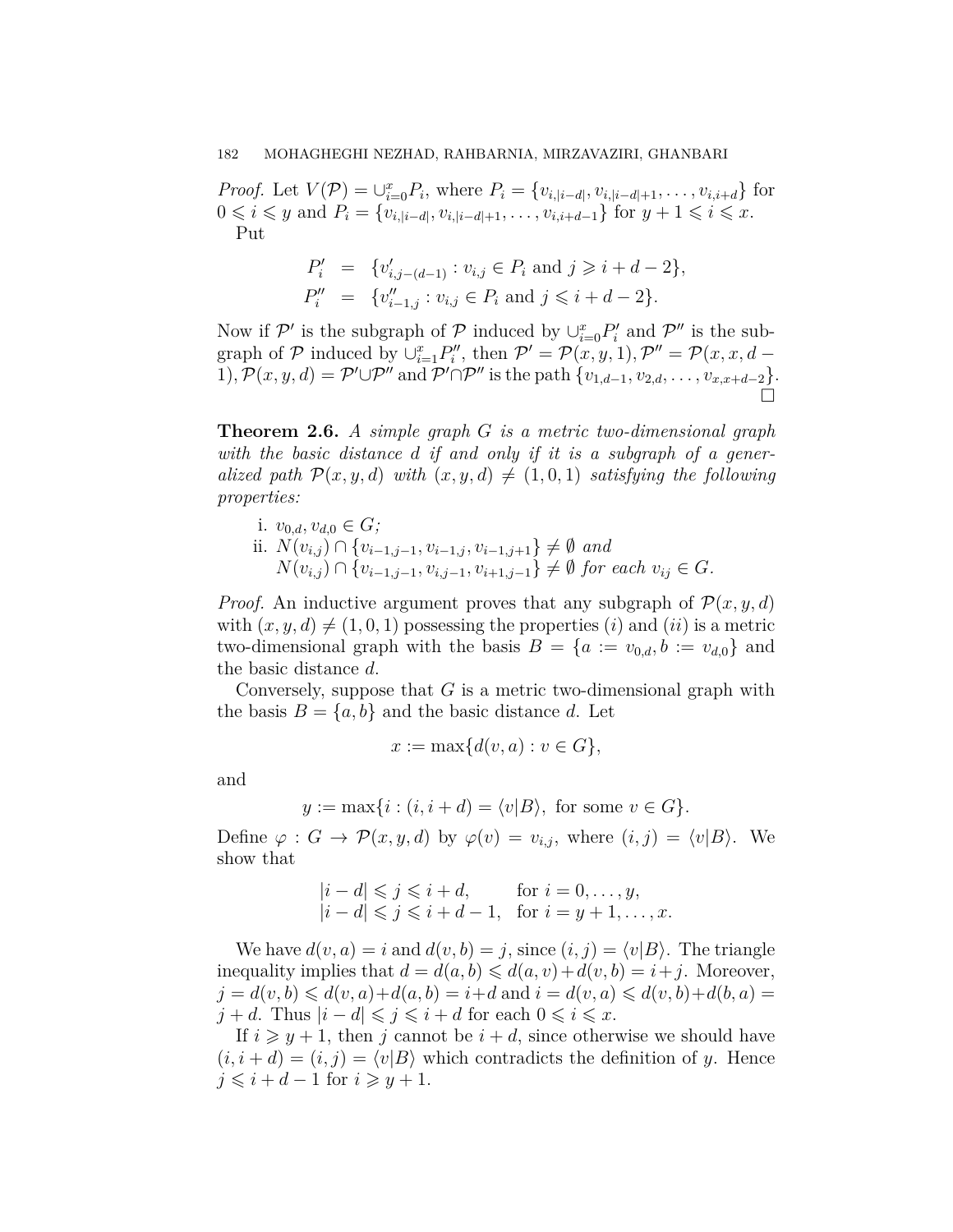We therefore have  $\varphi(V(G)) \subseteq V(\mathcal{P}(x,y,d))$ . Now let  $e = uv$  be an edge in  $V(G)$ . If  $\varphi(u) = v_{i,j}$  and  $\varphi(v) = v_{k\ell}$ , then

$$
i = d(u, a) \leq d(u, v) + d(v, a) = 1 + k,
$$

and

$$
k = d(v, a) \leq d(v, u) + d(u, a) = 1 + i.
$$

Thus  $|i - k| \leq 1$ . By the same argument,  $|j - \ell| \leq 1$ . This shows that  $k = i - 1, i$  or  $i + 1$  and  $\ell = j - 1, j$  or  $j + 1$ . Whence  $\varphi(e)$  is an edge in  $\mathcal{P}(x, y, d)$  and so *G* is a subgraph of  $\mathcal{P}(x, y, d)$ .

Clearly,  $v_{0,d} = a$ ,  $v_{d,0} = b \in G$ . To show that *(ii)* does also hold, note that if, for example,  $N(v_{i,j}) \cap \{v_{i-1,j-1}, v_{i-1,j}, v_{i-1,j+1}\} = ∅$ , then there is no path with the length *i* from  $v_{i,j}$  to *a*. is no path with the length *i* from  $v_{i,j}$  to *a*.

# 3. Enumerating of Metric two-dimensional Graphs with the Basic Distance 1

Lemma [2.5](#page-2-0) shows that any generalized path  $\mathcal{P}(x, y, d)$  can be regarded as a larger path  $\mathcal{P}(x', y', d')$ . Thus the generalized path mentioned in Theorem [2.6](#page-3-0) is not unique. A simple argument based on the property (*ii*) of Theorem [2.6](#page-3-0) implies that if  $x = \max\{d(v, a) : v \in$  $G$ *}*,  $y = \max\{i : (i, i + d) = \langle v|B \rangle$ , for some  $v \in G$  and  $d = d(a, b)$ , then the *boundary*  $\partial P(x, y, d)$ 

 $v_{0,d}, v_{1,d-1}, v_{2,d-2}, \ldots, v_{d,0}, v_{d+1,1}v_{d+2,2}, \ldots, v_{x,x-d}, v_{1,d+1}, v_{2,d+2}, \ldots, v_{y,y+d}$ of  $\mathcal{P}(x, y, d)$  are vertices of *G*. Whence this *x*, *y* and *d* are the least possible values such that *G* is a subgraph of  $\mathcal{P}(x, y, d)$ .

**Definition 3.1.** Let *G* be a simple metric two-dimensional graph. We say that *G is fitted in*  $\mathcal{P}(x, y, d)$ , denoted by  $G \sqsubseteq \mathcal{P}(x, y, d)$ , if

$$
x = \max\{d(v, a) : v \in G\},
$$
  
\n
$$
y = \max\{i : (i, i + d) = \langle v|B\rangle, \text{ for some } v \in G\},
$$
  
\n
$$
d = d(a, b),
$$

or equivalently *G* contains the *boundary*  $\partial P(x, y, d)$ 

 $v_{0,d}, v_{1,d-1}, v_{2,d-2}, \ldots, v_{d,0}, v_{d+1,1}v_{d+2,2}, \ldots, v_{x,x-d}, v_{1,d+1}, v_{2,d+2}, \ldots, v_{y,y+d}$ of  $\mathcal{P}(x, y, d)$ . The parameters x and y are called the length and width of *G* and are denoted by  $\ell(G)$  and  $w(G)$ , respectively.

We now want to enumerate the number of *n* vertex metric twodimensional graph with the basic distance 1. Prior to this, we enumerate the number of *n* vertex metric two-dimensional graph with the length *x*, width *y*, and the basic distance 1. We denote the latter number by  $\nu(n; x, y)$ .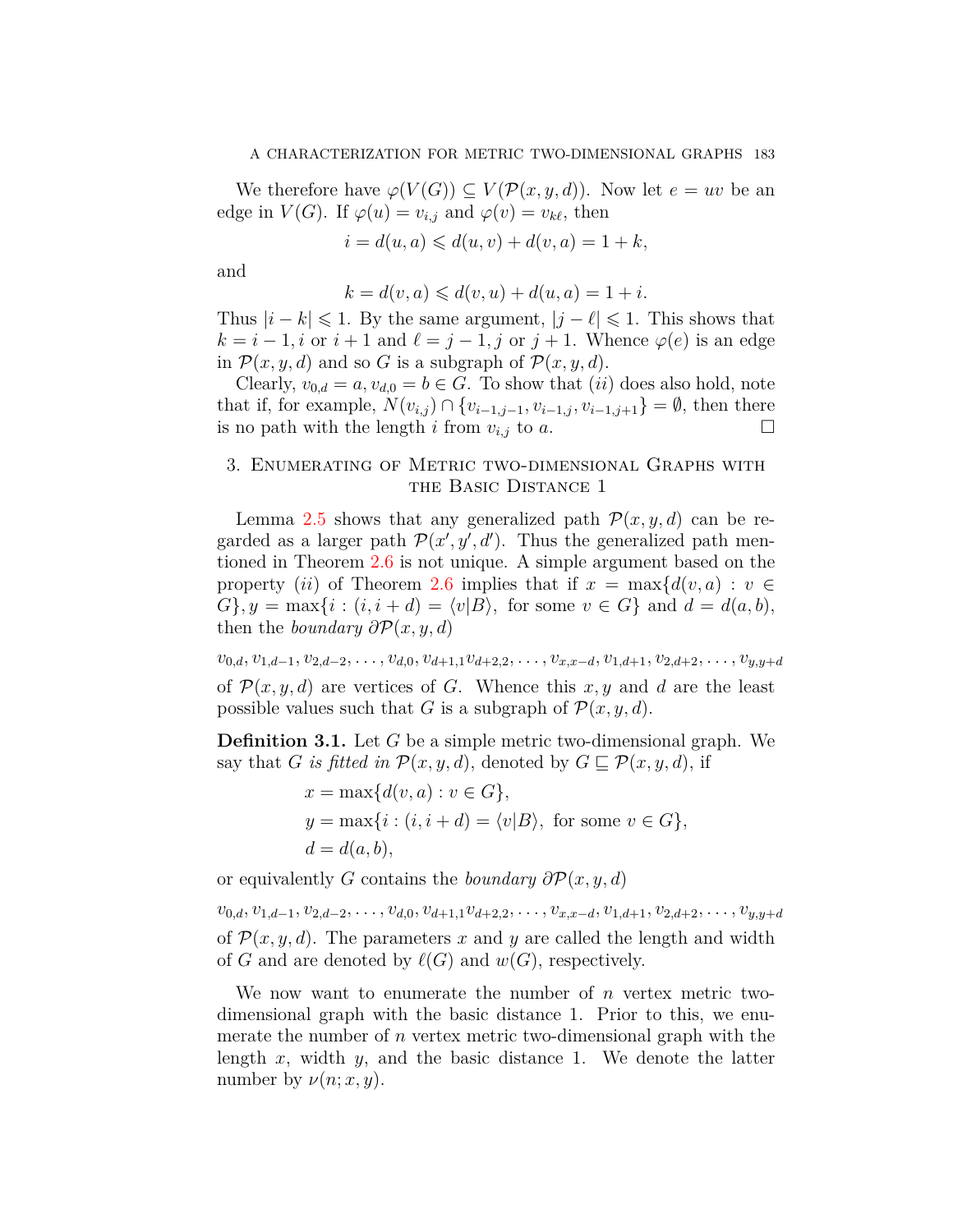<span id="page-5-0"></span>**Lemma 3.2.**  $\nu(n; x, y) \geq 1$  *if and only if*  $x + y + 2 \leq n \leq 2x + y + 1$ *.* 

*Proof.* Suppose that there is an *n* vertex metric two-dimensional graph *G* with the length *x*, width *y* and the basic distance 1. Using Theorem [2.6](#page-3-0), we fit it in  $\mathcal{P}(x, y, 1)$ . Since the boundary of  $\mathcal{P}(x, y, 1)$  has  $x+y+1$ elements, we should have  $n \geq x + y + 1$ . If  $n = x + y + 1$ , then  $G = \partial P(x, y, 1)$  which is a path and has metrics dimension 1. Thus  $n \geq x + y + 2$ . Moreover,  $n = |V(G)| \leq |V(\mathcal{P}(x, y, 1))| = 2x + y + 1$ .

On the other hand, if  $x + y + 2 \leq n \leq 2x + y + 1$ , then we can write  $n = x + y + 1 + r$ , where  $1 \leq r \leq x$ . Now consider the subgraph of  $\mathcal{P}(x, y, 1)$  induced by  $\partial \mathcal{P}(x, y, 1) \cup \{v_{1,1}, \ldots, v_{r,r}\}$ . This is an *n* vertex subgraph of  $\mathcal{P}(x, y, 1)$  satisfying (*i*) and (*ii*) of Theorem [2.6.](#page-3-0) □

Based on Lemma [3.2,](#page-5-0) for simplicity, we denote  $\nu(n; x, y)$  by  $\mu(m; x, y)$ . We note that  $\mu(m; x, y) \geq 1$  if and only if  $1 \leq m \leq x$ .

**Lemma 3.3.**  $\mu(x; x, y) = 4 \times 20^{y-1} \times 10^{x-y}$  for each  $x \ge y \ge 1$  and  $\mu(x; x, 0) = 2 \times 10^{x-1}$  for each  $x \ge 1$ .

*Proof.* Let *G* be an *n* vertex metric two-dimensional graph *G* with the length *x*, width *y* and the basic distance 1, where  $n = 2x + y + 1$ . Thus  $G \subseteq \mathcal{P}(x, y, 1)$  and the induced subgraph  $\partial \mathcal{P}(x, y, 1)$  of  $\mathcal{P}(x, y, 1)$ should be a subgraph of *G*. For other vertices

$$
\{v_{1,1},\ldots,v_{y,y},v_{y+1,y+1},\ldots,v_{x,x}\},\,
$$

we should put the edges in such a way that (*ii*) of Theorem [2.6](#page-3-0) is satisfied. For  $v_{1,1}$  putting edges  $v_{1,1}v_{0,1}$  and  $v_{1,1}v_{1,0}$  is compulsory, and we have 4 choices for 'to put' or 'not to put' the edges  $v_{1,1}v_{1,2}$  and *v*1*,*1*v*2*,*1.

If  $1 < i \leq y$ , then for  $v_{i,i}$  putting one of the 5 sets of edges,

$$
\{v_{i,i}v_{i-1,i-1}\}, \{v_{i,i}v_{i-1,i}, v_{i,i}v_{i,i-1}\}, \{v_{i,i}v_{i-1,i-1}, v_{i,i}v_{i-1,i}\}, \{v_{i,i}v_{i-1,i-1}, v_{i,i}v_{i,i-1}\}, \{v_{i,i}v_{i-1,i-1}, v_{i,i}v_{i-1,i}, v_{i,i}v_{i,i-1}\}
$$

is compulsory and we have 4 choices for 'to put' or 'not to put' the edges  $v_{i,i}v_{i,i+1}$  and  $v_{i,i}v_{i+1,i}$ .

If  $y+1 \leq i \leq x$ , then the 4 choices decreases into 2 choices, since we do not have  $v_{i,i+1}$ .

Finally, if  $y = 0$ , then we have 2 choices for  $v_{1,1}$  and 10 choices for  $v_{i,i}$  when  $1 < i \leq x$ .

Though we know that  $\mu(0; x, y) = 0$ , but for the following recursive relation, we need to assume, as a convenient, that  $\mu(0; x, y) = 1$ .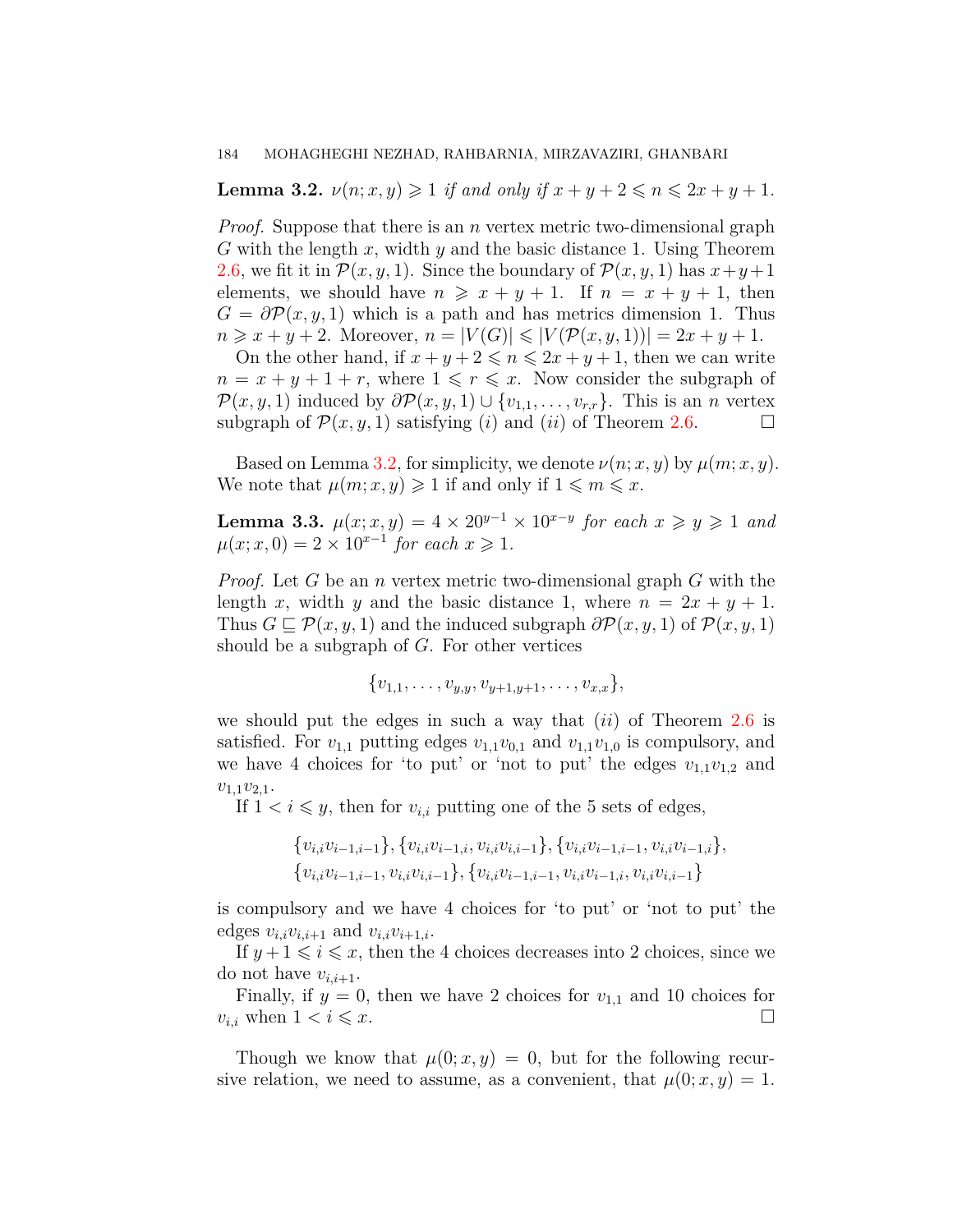Furthermore, for  $y \geq 1$ , we assume that

$$
\omega(j) = \begin{cases} 4, & j = 1, \\ 20, & 2 \leq j \leq y, \\ 10, & y + 1 \leq j \leq x, \end{cases}
$$

and for  $y = 0$  we assume that

$$
\omega(j) = \begin{cases} 2, & j = 1, \\ 10, & 2 \leqslant j \leqslant x. \end{cases}
$$

**Theorem 3.4.** *Let x be a positive integer, let y be a nonnegative integer, and let*  $1 \leq m \leq x$ *. Then*  $\mu(m; x, y)$  *satisfies the recursive relation*

$$
\mu(m; x, y) = \sum_{i=1}^{m+1} (\prod_{j=1}^{i-1} \omega(j)) \cdot \mu(m - (i-1); x - i, \max\{y - i, 0\}),
$$

*with the boundary values*

$$
\mu(0; x, y) = 1, \quad \mu(x; x, y) = \prod_{j=1}^{x} \omega(j).
$$

*Proof.* To determine  $\mu(m; x, y)$ , we in fact need to enumerate the number of  $n = x + y + 1 + m$  vertex metric two-dimensional subgraphs *G* of  $\mathcal{P}(x, y, 1)$  with the basic distance 1. Let  $m < x$ . Then there is a vertex  $v_{i,i} \in \mathcal{P}(x,y,1) \setminus G$ . Let *i* be the first index such that  $v_{i,i} \in \mathcal{P}(x, y, 1) \setminus G$ . Then  $1 \leq i \leq m+1$ . Since  $v_{1,1}, \ldots, v_{i-1,i-1} \in G$ , we have  $\prod_{j=1}^{i-1} \omega(j)$  choices for selecting appropriate edges. Then we have  $\mu(m - (i - 1); x - i, \max\{y - i, 0\})$  choices for selecting other edges for other vertices of *G*.  $\Box$ 

<span id="page-6-0"></span>**Corollary 3.5.** Let *x* be a positive integer and let  $1 \leq m \leq x$ . Then

$$
\mu(m; x, 0) = \mu(m; x - 1, 0) + \sum_{i=2}^{m+1} 2 \times 10^{i-2} \cdot \mu(m - (i - 1); x - i, 0).
$$

**Example 3.6.** We evaluate  $\mu(m; x, 0)$  for  $m = 1, 2, 3$  and  $x > m$ .

A simple verification shows that  $\mu(1; x, 0) = 2x$ . For  $m = 2 < x$  we have

$$
\mu(2; x, 0) = \mu(2; x - 1, 0) + 2\mu(1; x - 2, 0) + 20\mu(0; x - 3, 0)
$$
  
= 
$$
\mu(2; x - 1, 0) + 2 \cdot 2(x - 2) + 20
$$
  
= 
$$
\mu(2; x - 1, 0) + 4(x + 3).
$$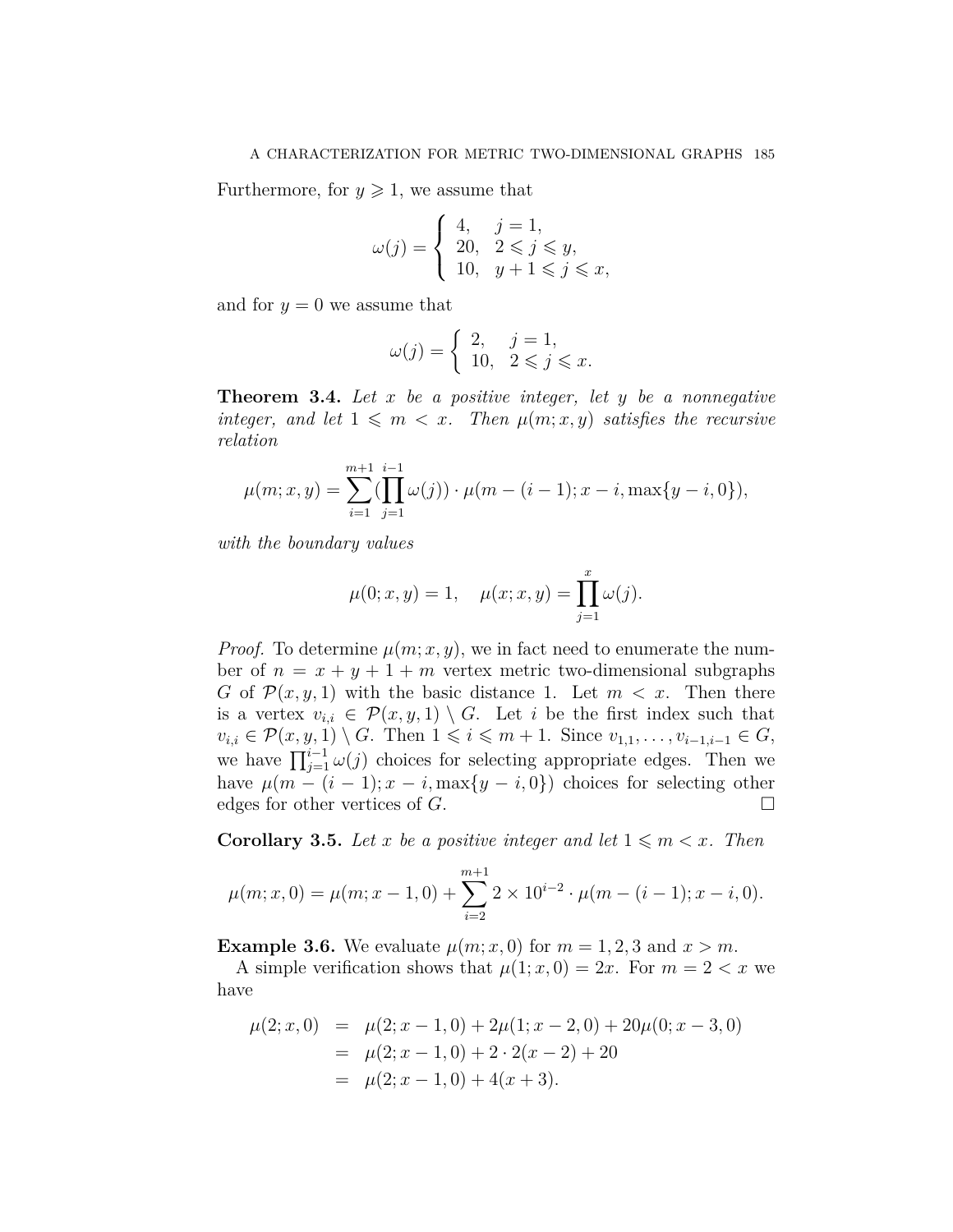Iterating the above equation, we have

$$
\mu(2; x, 0) = \mu(2; x - 1, 0) + 4(x + 3)
$$
  
=  $\mu(2; x - 2, 0) + 4(x + 2) + 4(x + 3)$   
=  $\mu(2; x - 3, 0) + 4(x + 1) + 4(x + 2) + 4(x + 3)$   
= ...  
=  $\mu(2; 2, 0) + 4(2 + 4) + ... 4(x + 3)$   
=  $20 + 4\left(\frac{(x + 3)(x + 4)}{2} - 15\right)$   
=  $2(x - 1)(x + 8)$ .

Finally, for  $m = 3 < x$ , we have

$$
\mu(3; x, 0) = \mu(3; x - 1, 0) + 2\mu(2; x - 2, 0) + 20\mu(1; x - 3, 0)
$$
  
+ 200\mu(0; x - 4, 0)  
=  $\mu(3; x - 1, 0) + 2 \cdot 2(x - 3)(x + 6) + 20 \cdot 2(x - 3) + 200$   
=  $\mu(3; x - 1, 0) + 4(x^2 + 13x + 2).$ 

A similar method gives

$$
\mu(3; x, 0) = \frac{4}{3}x^3 + 28x^2 + \frac{104}{3}x - 192.
$$

**Corollary 3.7.** Let x be a positive integer and let  $1 \leq m \leq x$ . Then  $\mu(m; x, 0)$  *is a polynomial of x of degree m.* 

*Proof.* Using induction on  $m + x$ , we can assume that the right hand side of Corollary [3.5](#page-6-0) is a polynomial of *x* of degree *m*. Whence the left hand side is also a polynomial of  $x$  of degree  $m$ .

We now can simply evaluate  $\nu(n)$ ; the number of all *n* vertex labeled metric two-dimensional graph with the basis  $B = \{a, b\}$  and the basic distance 1.

**Theorem 3.8.** *The number of all n vertex labeled metric two-dimensional graph G with the basis*  $B = \{a, b\}$  *and the basic distance 1, is* 

$$
\nu(n) = \sum_{y=0}^{\lfloor \frac{n-1}{3} \rfloor} \sum_{x=\lceil \frac{n-y-1}{2} \rceil}^{n-y-2} \mu(n-x-y-1;x,y).
$$

*Proof.* Each *G* can be fitted in a  $\mathcal{P}(x, y, 1)$  where, by Lemma [3.2](#page-5-0), we should have  $x + y + 2 \leq n \leq 2x + y + 1$ . Thus the valid values of x and *y* are  $0 \leq y \leq \lfloor \frac{n-1}{3} \rfloor$  and  $\lceil \frac{n-y-1}{2} \rceil \leq x \leq n-y-2$ . We know that the number of metric two-dimensional subgraph of  $\mathcal{P}(x, y, 1)$  is  $\mu(n-x-y-1; x, y).$  □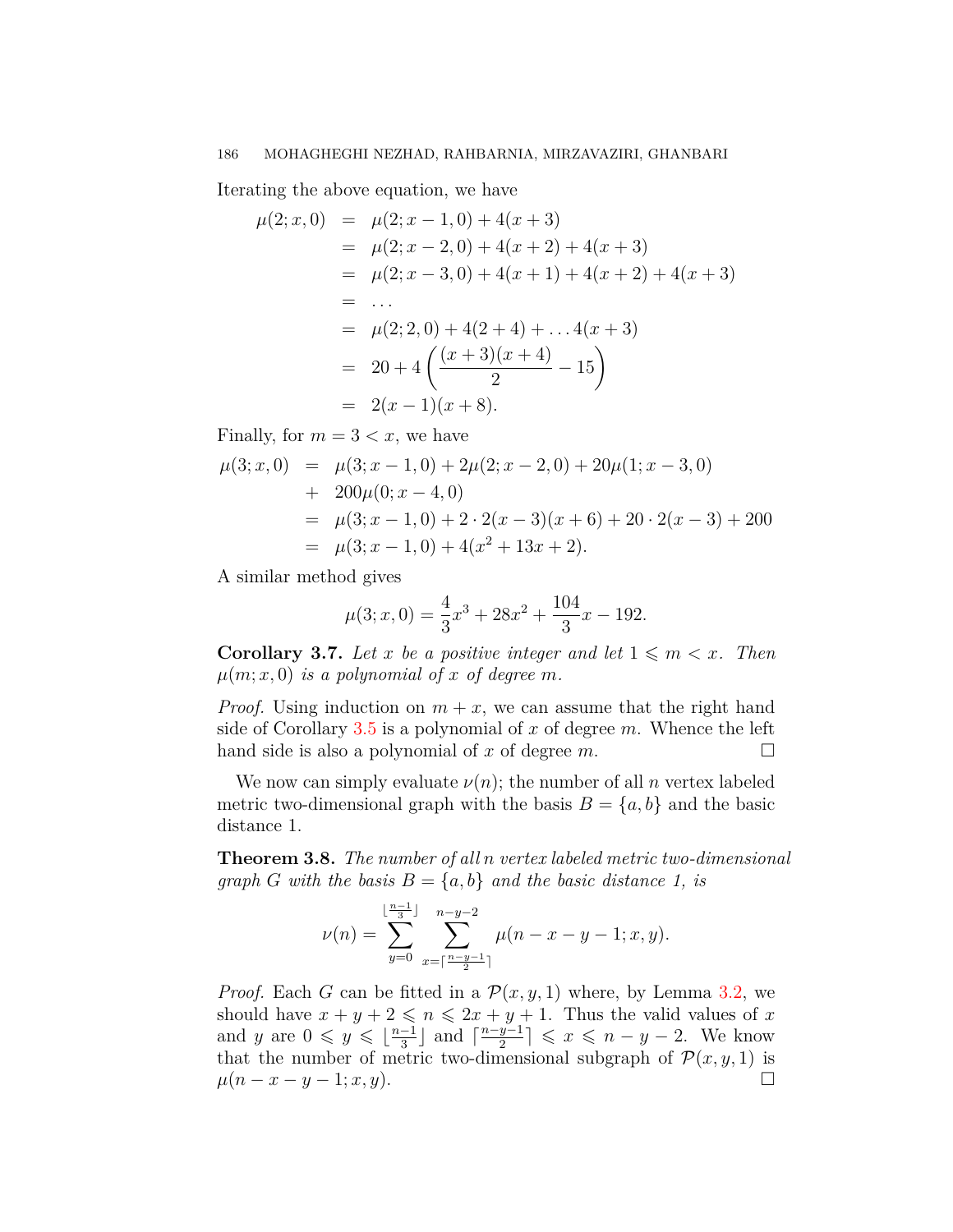## **REFERENCES**

- <span id="page-8-3"></span>1. Z. Beerliova, F. Eberhard, T. Erlebach, A. Hall, M. Hoffmann, M. Mihalak and L. S. Ram, Network dicovery and verification, *IEEE Journal on Selected Areas in Communications*, **24**(12) (2006), 2168–2181.
- <span id="page-8-6"></span>2. J. Caceres, C. Hernando, M. Mora, I. M. Pelayo, M. L. Puertas, C. Seara and D. R. Wood, On the metric dimension of Cartesian products of graphs, *SIAM J. Discrete Math.*, **21**(2) (2007), 423–441.
- <span id="page-8-2"></span>3. G. Chartrand, L. Eroh, M.A. Johnson and O.R. Oellermann, Resolvability in graphs and the metric dimension of a graph. *Discrete Appl. Math.*, **105**(1-3) (2000), 99–113.
- <span id="page-8-0"></span>4. F. Harary and R. A. Melter, On the metric dimension of a graph, *Ars Combin.*, **2** (1976), 191–195.
- <span id="page-8-5"></span>5. S. Khuller, B. Raghavachari and A. Rosenfeld, Landmarks in graphs, *Discrete Appl. Math.*, **70**(3) (1996), 217–229.
- <span id="page-8-4"></span>6. R. A. Melter and I. Tomescu, Metric bases in digital geometry, *Comput. Gr. Image Process*, **25** (1984), 113–121.
- <span id="page-8-7"></span>7. A. Sebo and E. Tannier, On metric generators of graphs, *Math. Oper. Res.*, **29**(2) (2004), 383–393.
- <span id="page-8-1"></span>8. P. J. Slater, Leaves of trees, *Proc. 6th Southeastern Conference on Combinatorics, Graph Theory and Computing, Florida Atlantic Univ., Boca Raton, Fla., Congressus Numerantium 14, Winnipeg: Utilitas Math.*, (1975), 549–559.

#### **Mostafa Mohagheghi Nezhad**

Department of Applied Mathematics, Ferdowsi University of Mashhad, P.O. Box 1159, Mashhad, Iran.

Email: mostafa.mohaqeqi@mail.um.ac.ir

### **Freydoon Rahbarnia**

Department of Applied Mathematics, Ferdowsi University of Mashhad, P.O. Box 1159, Mashhad, Iran.

Email: rahbarnia@um.ac.ir

### **Madjid Mirzavaziri**

Department of Pure Mathematics, Ferdowsi University of Mashhad, P.O. Box 1159, Mashhad, Iran. Email: mirzavaziri@um.ac.ir

## **Reza Ghanbari**

Department of Applied Mathematics, Ferdowsi University of Mashhad, P.O. Box 1159, Mashhad, Iran.

Email: rghanbari@um.ac.ir